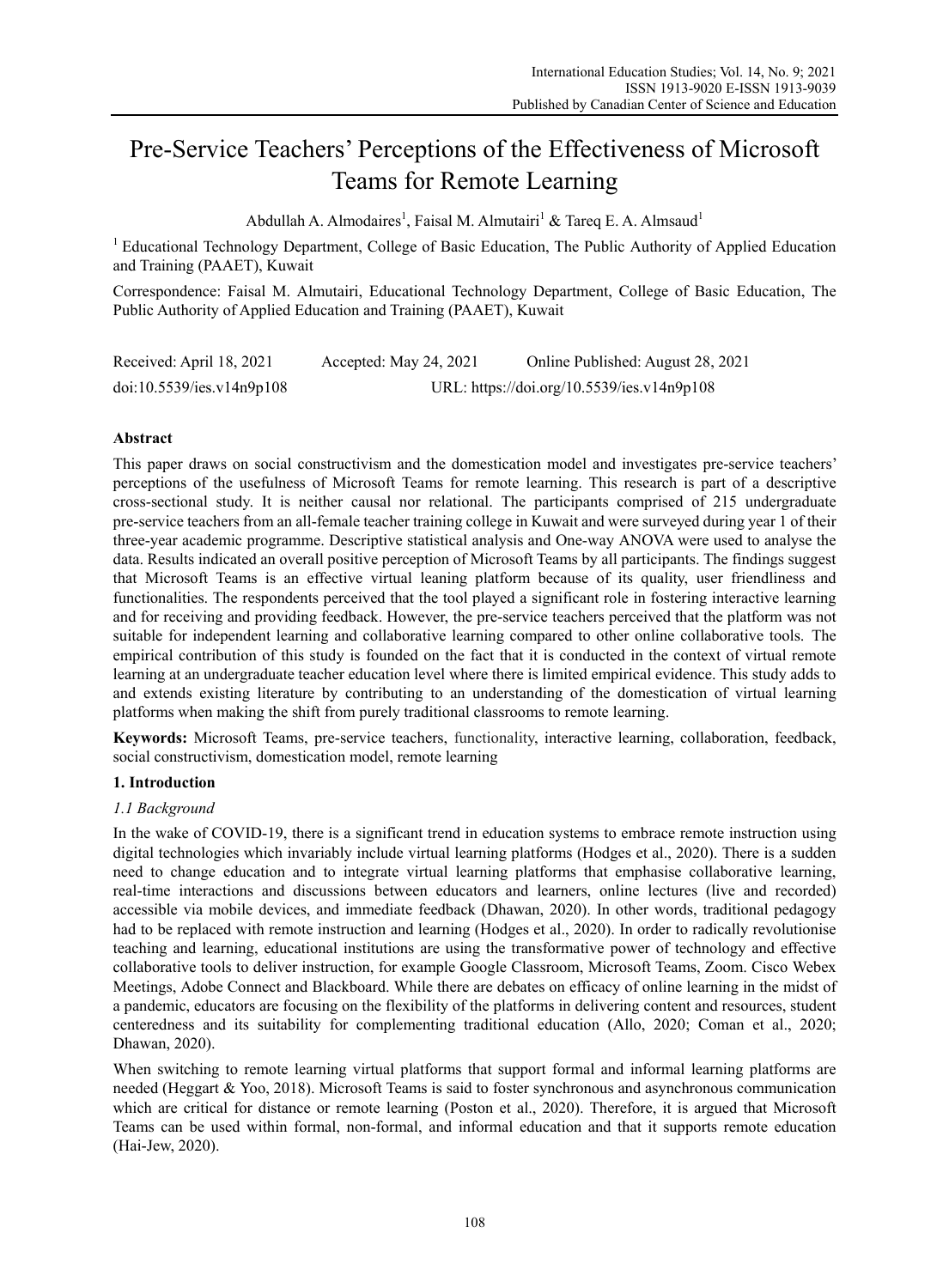# *1.2 Research Problem and Rationale for the Study*

The idea of integrating Microsoft Teams for learning is getting a lot of attention as it is being used by over 115 million daily active users **(**Microsoft, October 28, 2020)**.** Given the rising number of educational institutions moving to remote education there is a need for research on the usefulness of virtual learning platforms for online learning. Despite the plethora of literature on blended learning platforms such as Massive Open Online Courses (MOOCs) and Google Classrooms, no data exists relating to pre-service teachers' perceptions of the usefulness of Microsoft Teams. Since pre-service teachers are expected to be future teachers, the underlying assumption is that they are likely to have different perception of the usefulness of virtual learning platforms compared to students from other undergraduate programmes or secondary school students. It is also assumed that pre-service teachers have different motives and goals than other students for using virtual learning platforms. It is on this premise that the integration of Microsoft Teams as a tool for interactive learning, collaboration and feedback is assessed at the College of Basic Education, PAAET, Kuwait.

## *1.3 Aim and Objectives of the Study*

The main aim of this study is to analyse pre-service teachers' perceptions of the usefulness of Microsoft Teams for online learning. Therefore, this study is *descriptive* rather than evaluative. The objectives include:

- 1) To describe the functionalities of Microsoft Teams influencing pre-service teachers' use of the virtual platform for online learning.
- 2) To explore pre-service teachers' perceptions of the usefulness of Microsoft Teams for supporting interactive learning.
- 3) To explore pre-service teachers' perceptions of the usefulness of Microsoft Teams for supporting collaboration and feedback.
- 4) To analyse survey data through the theoretical concepts of social constructivism and domestication of technology.

This paper comprises of five parts. The first reviews the literature, presents the theoretical framework and formulates three research questions. The second describes the methodology adopted to address the research questions. The results are presented in the third part while the fourth discusses the findings. The last part summarises the conclusions and discusses the implications as well as the limitations of this study.

## **2. Literature Review**

A critical review of extant literature was undertaken on topics that were relevant and specifically related to the effectiveness of virtual learning platforms and distance or remote learning. It involved selecting latest empirical studies from 2018 or later with just a few dating earlier and ensuring that the articles align with current study's focus and research questions. Almost all the journal articles were peer-reviewed and specific to the field of technology and education. The descriptors that were used for searching and locating the online resources included "Microsoft Teams", "virtual learning platforms", "pre-service teachers' perceptions", "students' perceptions", "functionality", "interaction", "interactive learning", "collaboration", "feedback", "social constructivism", "domestication model", "remote learning", "integration", "effectiveness', and "usefulness".

## *2.1 Functionalities of Microsoft Teams*

Studies have demonstrated that the factors or elements which affect the usefulness of Microsoft Teams are functionality or the usability of the platform and learning convenience (Fatani, 2020; Landrum et al. 2020; Tomczyk et al., 2020). Functionality for the purpose of this study is defined as practicality or the quality of being adapted or designed for actual use. Research results confirm that the functionalities of digital tools for teaching and learning also include uniqueness, attractiveness, ease of use, user-friendliness, visuality and access to digital information (Taghizadeh & Hajhosseini, 2020). Microsoft Teams is unique and intuitive, yet similar to other virtual learning platforms, because it appeals to students and can be accessed using different technical devices such as a computer or tablet or mobile phones (Nemec et al. 2020). Evidence on the ease of use and user-friendliness of online learning suggests that learners can listen to audios and video files of online lectures and materials several times and review them to understand a topic better (Taghizadeh & Hajhosseini, 2020). This suggests that usefulness and students' satisfaction with its functionalities are crucial for the successful integration of a learning platform (Fatani, 2020; Gray & DiLoreto, 2016; Lowenthal & Dennen, 2017).

# *2.2 A Tool for Interactive Learning*

In an online learning environment, interaction is virtual and not face to face (Landrum et al., 2020; Smith et al., 2019). These interactions take place with various types of resources, devices, students and lecturers. With regard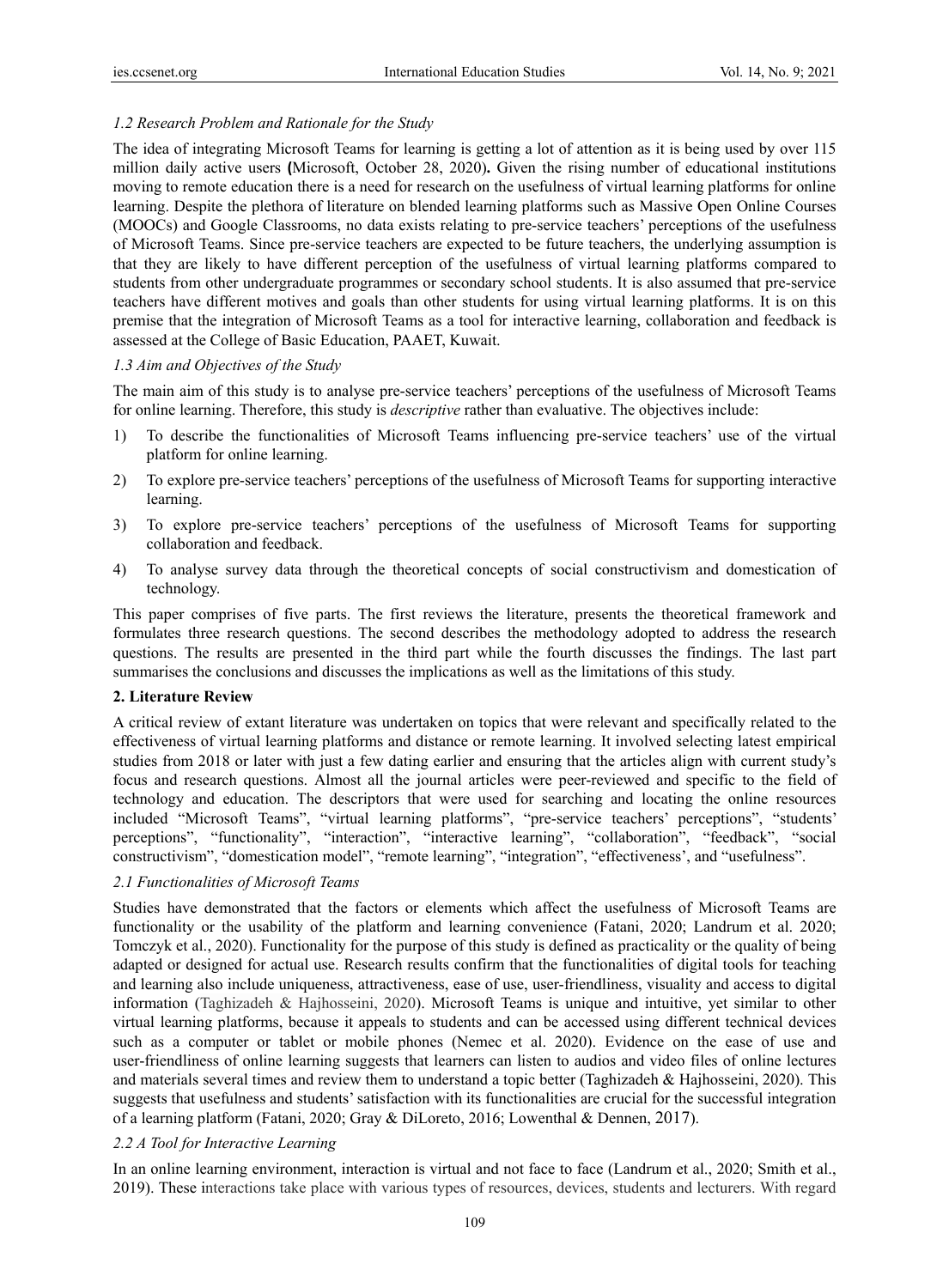to Microsoft Teams, its interactive learning environment is associated with enabling possibilities for group work, discussion developing soft skills and dealing with assignments (Janes & Carter, 2020). Microsoft Teams is arguably an interactive tool because of its features, for instance audio, video, chat and content sharing, which allow students to do their homework assignments, quizzes, group projects, and record lectures with ease (Nemec, Berkova, & Hubalovsky, 2020). Empirical evidence suggests that student-content interaction can influence learner satisfaction with the virtual learning environment (Taghizadeh & Hajhosseini, 2020). Research evidence suggests that Microsoft Teams facilitates interactive learning, effective discussions and fosters interaction between students and instructors, and that it has created a peer learning culture (Janes & Carter, 2020; Jodie, 2020).

## *2.3 A Tool for Collaboration and Feedback*

An academic article has labelled Microsoft Teams as an open virtual platforms appropriate for face-to-face, hybrid, and online learning, which allows real-time social and instructional interaction and collaboration (Poston, Apostel & Richardson, 2020). It is claimed to support synchronous and asynchronous learning and allow teachers to create an online class (Class team) so that students and teachers can communicate and collaborate (Nemec et al., 2020). Research shows that Microsoft Teams not only facilitates communication but can improve communication between students and teachers and enhances collaboration between students within an online community (McVey, Edmond & Montgomery, 2019).

A growing body of research suggests that Microsoft Teams is useful as it provides features like chat rooms, collaborative discussion, content sharing, and video conferencing (Buchal & Songsore, 2019; Henderson et al., 2020; McVey et al., 2019). Allison and Hudson (2020) claim that the integration of Microsoft Teams can facilitate learning and effective communication, providing an excellent platform to create and manage assignments, send and receive feedback remotely. Although learning is argued to be "tool dependent" (Major et al. 2018, p. 2015), tools alone cannot support the development of collaboration and peer feedback skills in students as lecturers have to provide scaffolds to help develop these competencies (Lowell & Ashby, 2018). Research has demonstrated that communication problems, caused by a lack of collaborative skills, may inhibit new and first-year students from participating in group work (Le, Janssen, & Wubbels, 2018).

Like other alternative virtual learning platforms, teachers can post assignments to a student or a group of students using the assignment function (Allison & Hudson, 2020). Henderson et al (2020) found that the virtual education programmes delivered using Microsoft Teams facilitated rapid dissemination of new information and provided a platform for discussion and positive feedback. A study from Canada investigated students' use of Microsoft Teams as a collaborative knowledge building platform and revealed that it was suitable for messaging, file sharing and collaborative authoring (Buchal & Songsore, 2019). The findings of the study also demonstrated that the students were comfortable providing and receiving feedback and sharing their discussions and ideas openly. These findings validate the claim that collaboration is key for learning from each other, broadening perspectives and creating new knowledge (Hammond, 2017). Overall, the studies suggest that collaboration, interaction and feedback are at the heart of remote learning.

To sum up, some of the aforementioned studies have provided the basic grounding for the research presented here. More exactly, the review included some of the key aspects enabled by Microsoft Teams: functionality, interactive learning, collaborative knowledge building and feedback. The current study focuses on examining the perceptions of the usefulness of Microsoft Teams as tool for remote learning through the lenses of social constructivism and domestication theory.

#### *2.4 Theoretical Framework: Conceptualising Virtual Learning Platforms*

The present study applies the theoretical framework of social constructivism and domestication theory to an understanding of the perceived usefulness of Microsoft Teams for remote learning. Social constructivism posits that learning occurs through interactions with the online environment and the individuals in it, for instance through collaboration, team work and communication or discussion (Reid-Martinez & Grooms, 2018; Tularam, 2018). In other words, learning emerges through interaction amongst individuals and with the technology. However, students are expected to participate only if they are given the opportunity to work with small groups. One of the commonalities of these technologies is their potential value in supporting a constructivist approach to learning. Another commonality is that most virtual learning platforms are designed primarily to promote interaction and collaboration. Since Microsoft Teams and its functionalities are claimed to support flexible and active learning and because it allows for group work, collaboration and constructive feedback, it can be said to be a tool that facilitates social constructivism in principles (Martin & Tapp, 2019).

The domestication model, which applies constructivist pedagogy to attain traditional goals, is helpful in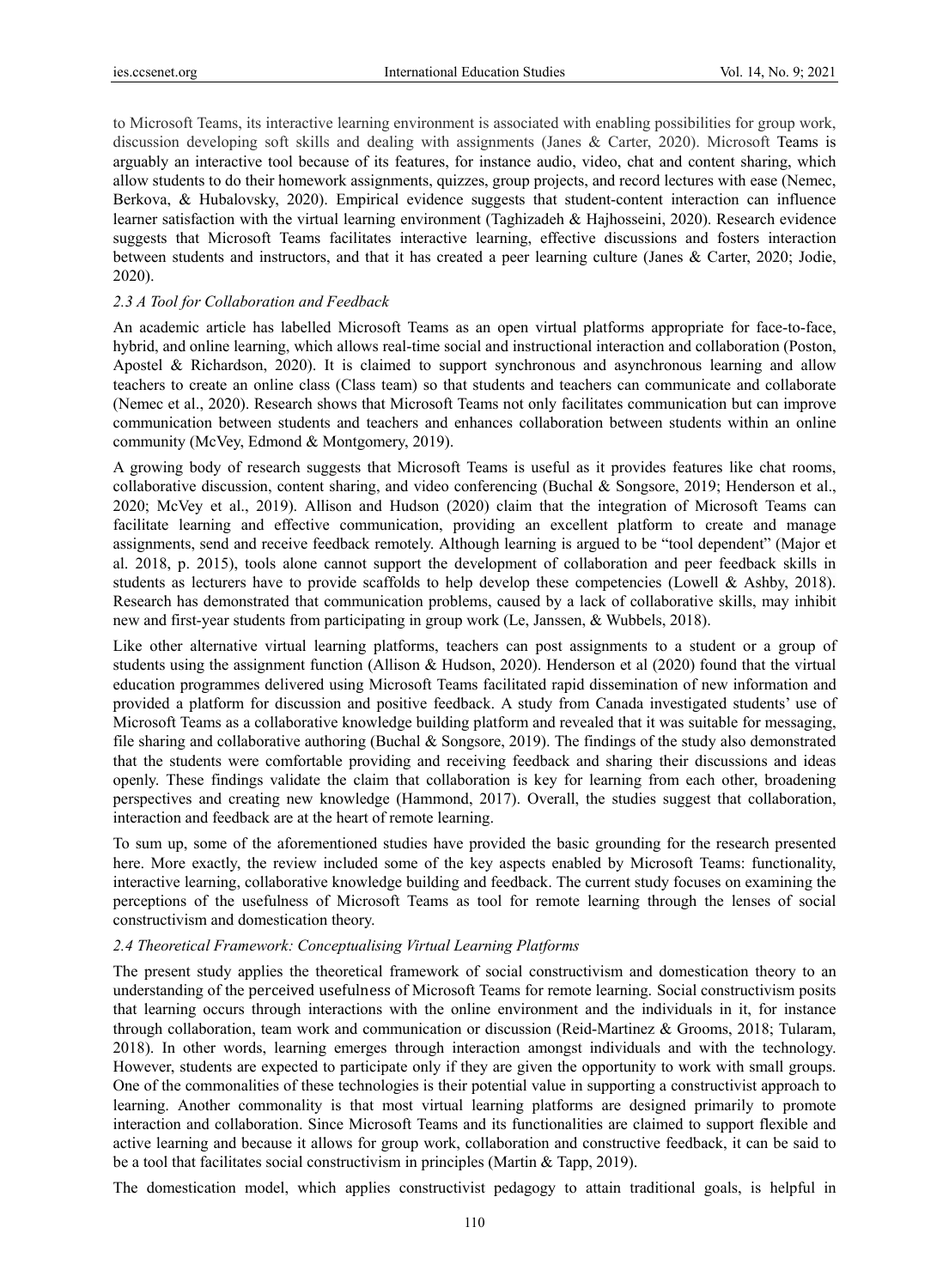understanding how new technologies are taken and domesticated by users (Engen, 2019). Until recently, the discourse surrounding the use of technology for education was focused on its potential for enhancing learning (Selwyn, 2017). The domestication perspective offers an alternative explanation for understanding the social and cultural aspects regarding the implementation and adaption of technology (Engen, 2019). Domestication refers to the integration of technology by users (Lindeman, Svensson, & Enochsson, 2021). The domestication theory was used in this study as it underpins how pre-service teachers find ways for adapting and using Microsoft Teams as a tool for remote learning. The proponents of this theory posit that the adoption and use of a technology is claimed to go through four successive phases of domestication: appropriation, objectification, incorporation and conversion (Engen, 2019).

In the context of this study, technology appropriation does not merely refer to acquisition and adoption of the virtual learning platform by pre-service teachers. It implies the motivation to use of the technology by embedding it within their practices and through understanding its functionalities and effectiveness (Lindeman et al., 2021). In the objectification phase, the technology becomes a part of the pre-service teachers' everyday life, for instance for dealing with assignments (Engen, 2019). In the incorporation phase, pre-service teachers use the technology not only in their *everyday lives* but also in certain situations or practices, for example when its use is desirable for collaboration and feedback or when it should be restricted (Lindeman et al., 2021). The fourth phase is conversion, wherein pre-service teachers mobilise the technology for interaction and to enhance their relationships with their environment (Lindeman et al., 2021; Engen, 2019). It encompasses activities and discourses that pre-service teachers develop in order to inform others of their intention to use the technology and to participate in knowledge production and consumption through communication. During this phase the pre-service teachers may face cultural challenges and may resist technology (Engen, 2019). The rationale for using domestication theory is that it is suitable for understanding the use of a particular technology and how people experience it (Lindeman et al., 2021; Matassi, Boczkowski, & Mitchelstein, 2019; Sujon, Viney, & Toker-Turnalar, 2018). Overall, the technology must not be seen as just functional but understood and interpreted as meaningful and integrated into the users' socio-cultural context.

#### *2.5 Research Questions*

In order to examine pre-service teachers' perspectives about the usefulness of Microsoft Teams for remote learning the following research questions were used to guide this study:

- 1) What are the functionalities of Microsoft Teams that influence pre-service teachers' to use the virtual platform for online learning?
- 2) What are pre-service teachers' perceptions of the usefulness of Microsoft Teams for supporting interactive learning?
- 3) What are pre-service teachers' perceptions of the usefulness of Microsoft Teams for supporting collaboration and feedback?
- 4) Is there a difference in student teachers' perceptions of the effectiveness of Microsoft Teams for learning?

#### **3. Research Method**

A cross-sectional study design was used to analyse data collected at one given point in time and in a defined population to assess the usefulness of Microsoft Teams for learning. The rationale for using cross-sectional study design was to describe a population of interest, namely pre-service teachers who were using Microsoft Teams for learning and not to evaluate the tool. This research design is used to understand the prevalence of a phenomenon by typically describing the distribution of variables in a population without manipulating variables (Wang & Cheng, 2020; Allen, 2017). This study is not causal as the intention is to explain the conditions and context of the cause (Loeb et al., 2017). Overall, the intention was not to study change following the integration of Microsoft Teams but to depict the frequency of use the technology by study participants at a particular point in time (Aggarwal & Ranganathan, 2019).

### *3.1 Sample*

The participants belonged to 4 different classes and were enrolled in Educational Technology courses at the College of Basic Education, Kuwait, which is an all-female college. This study targeted 261 pre-service teachers but only 215 participants were surveyed (82 % response rate).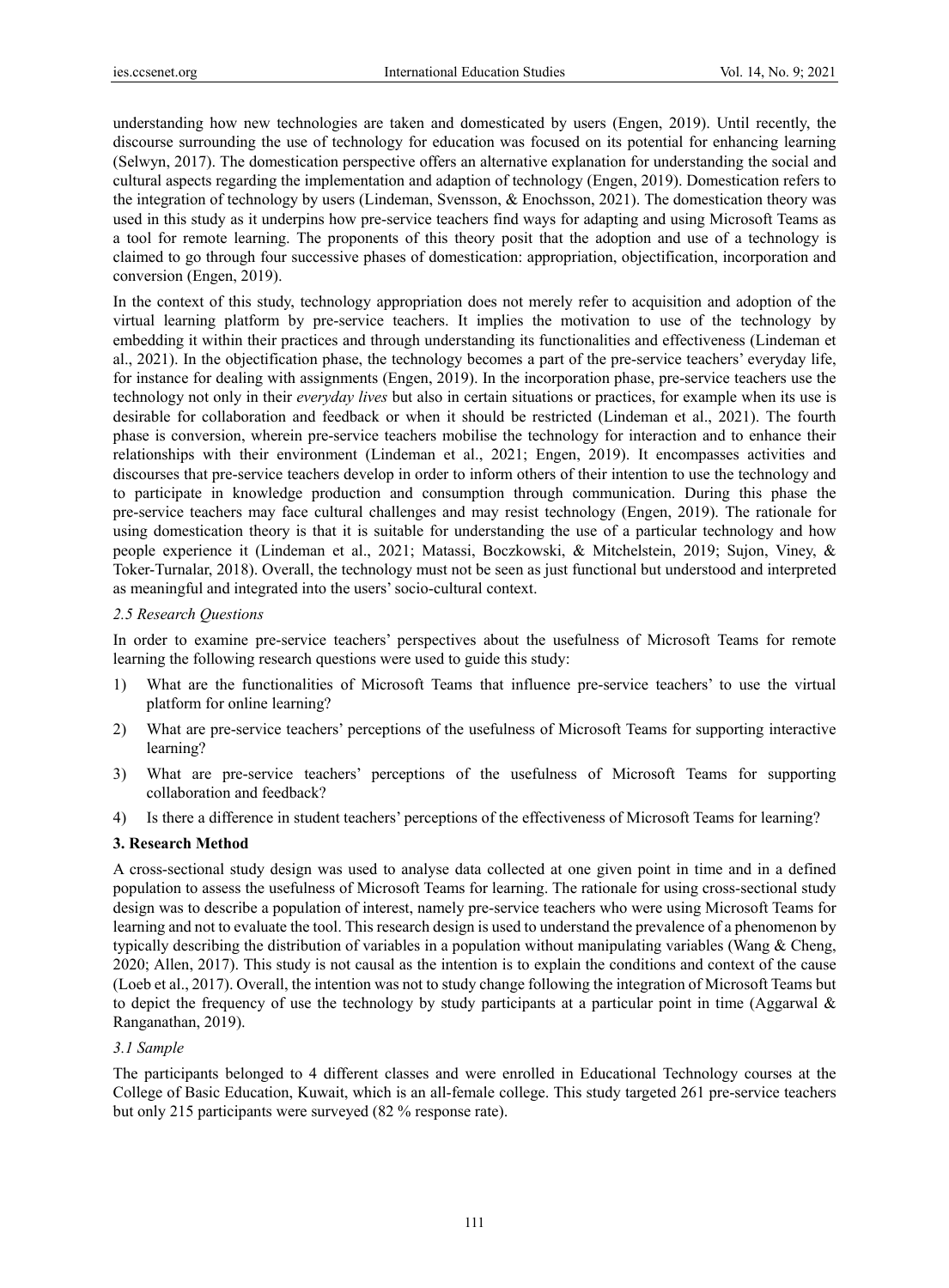|  | Table 1. Demographic characteristics of the sample |  |  |
|--|----------------------------------------------------|--|--|
|  |                                                    |  |  |

| Cohort groups | Experience in using Microsoft Teams | Frequency | Percentage |
|---------------|-------------------------------------|-----------|------------|
| Class 1       | 0-2 months experience               | 55        | 25.6%      |
| Class 2       | 3-4 months experience               | 53        | 24.7%      |
| Class 3       | 5-6 months experience               | 54        | 25.1%      |
| Class 4       | Over 7 months experience            | 53        | 24.7%      |
| Total         |                                     | 215       |            |

All the students shared a defining characteristic typically studying similar subjects and who experienced Microsoft Teams during a selected time period. The participants were chosen from 4 classes and each class consisted of pre-service teachers with varied experience in using Microsoft Teams (see Table 1). The researcher was aware that the selection of only female research participants could lead to gender bias and that it would not allow for making generalisations about male students. This was a matter of thorough reasoning and practicality rather than of poor sample design. Data were collected from December 2020 to January 2021.

#### *3.2 Research Instrument, Reliability and Face Validity*

A questionnaire developed by Buchal and Songsore (2019) was adapted to fit the purpose of this study. The research instrument uses a five-point scale namely Strongly Disagree (5), Disagree (4), Neutral (3), Agree (2), and Strongly Agree (1). The three hypothesised strands or constructs namely functionality, tool for interactive learning and its usefulness for facilitating collaborative feedback resulted from a review of literature. The variables assigned to each construct were either adapted from other instruments or created for the purpose of this study.

Cronbach's alpha was used to evaluate the internal reliability for the set of items in each strand. The alpha coefficient for the three constructs were: perceptions of functionality 0.9712, tool for interactive learning 0.9708, and tool for collaboration and feedback 0.9707 suggesting that the items have relatively high internal consistency.

In order to validate the ability of the questionnaire to measure what it was designed for, a group of 6 professors, 4 lecturers and 4 experts who were specialised in the use of educational technology were invited. Face validity was established based on the impact score and the frequency percentage of their ratings about the importance of each question. Questions with low impact scores (<1.5) were modified or removed. Finally, 17 items were deemed fit for the survey. The questionnaire consists of two sections; demographic information and students' perceptions of the usefulness of Microsoft Teams for remote learning. *SPSS was* used to calculate *descriptive statistics and o*ne-way ANOVA.

A simple correlation was used to measure the relationship between the 17 variables. It was noticed that there is a correlation in the mean intensity across almost all the elements that were evaluated. In other words, the distribution of the 17 items was highly correlated with each other (Table 2). However, these are not cause-and-effect Cs.

|    | 1    | 2    | 3    | 4    | 5    | 6    | 7    | 8    | 9    | 10   | 11   | 12   | 13   | 14 | 15 | 16 | 17 |
|----|------|------|------|------|------|------|------|------|------|------|------|------|------|----|----|----|----|
| 1  |      |      |      |      |      |      |      |      |      |      |      |      |      |    |    |    |    |
| 2  | 0.87 | - 1  |      |      |      |      |      |      |      |      |      |      |      |    |    |    |    |
| 3  | 0.94 | 0.88 | 1    |      |      |      |      |      |      |      |      |      |      |    |    |    |    |
| 4  | 0.89 | 0.80 | 0.91 | -1   |      |      |      |      |      |      |      |      |      |    |    |    |    |
| 5  | 0.87 | 0.90 | 0.90 | 0.86 | -1   |      |      |      |      |      |      |      |      |    |    |    |    |
| 6  | 0.78 | 0.80 | 0.82 | 0.82 | 0.84 | - 1  |      |      |      |      |      |      |      |    |    |    |    |
| 7  | 0.81 | 0.86 | 0.86 | 0.82 | 0.92 | 0.78 | -1   |      |      |      |      |      |      |    |    |    |    |
| 8  | 0.78 | 0.79 | 0.84 | 0.86 | 0.88 | 0.87 | 0.85 | - 1  |      |      |      |      |      |    |    |    |    |
| 9  | 0.77 | 0.77 | 0.84 | 0.87 | 0.88 | 0.89 | 0.85 | 0.95 | - 1  |      |      |      |      |    |    |    |    |
| 10 | 0.74 | 0.79 | 0.81 | 0.83 | 0.88 | 0.83 | 0.89 | 0.93 | 0.93 | - 1  |      |      |      |    |    |    |    |
| 11 | 0.70 | 0.85 | 0.76 | 0.74 | 0.87 | 0.80 | 0.89 | 0.85 | 0.85 | 0.88 | -1   |      |      |    |    |    |    |
| 12 | 0.64 | 0.82 | 0.69 | 0.64 | 0.84 | 0.73 | 0.84 | 0.76 | 0.76 | 0.79 | 0.90 | -1   |      |    |    |    |    |
| 13 | 0.53 | 0.67 | 0.63 | 0.63 | 0.76 | 0.72 | 0.79 | 0.78 | 0.81 | 0.82 | 0.91 | 0.85 | - 1  |    |    |    |    |
| 14 | 0.41 | 0.59 | 0.51 | 0.51 | 0.67 | 0.64 | 0.72 | 0.69 | 0.74 | 0.72 | 0.85 | 0.84 | 0.91 | 1  |    |    |    |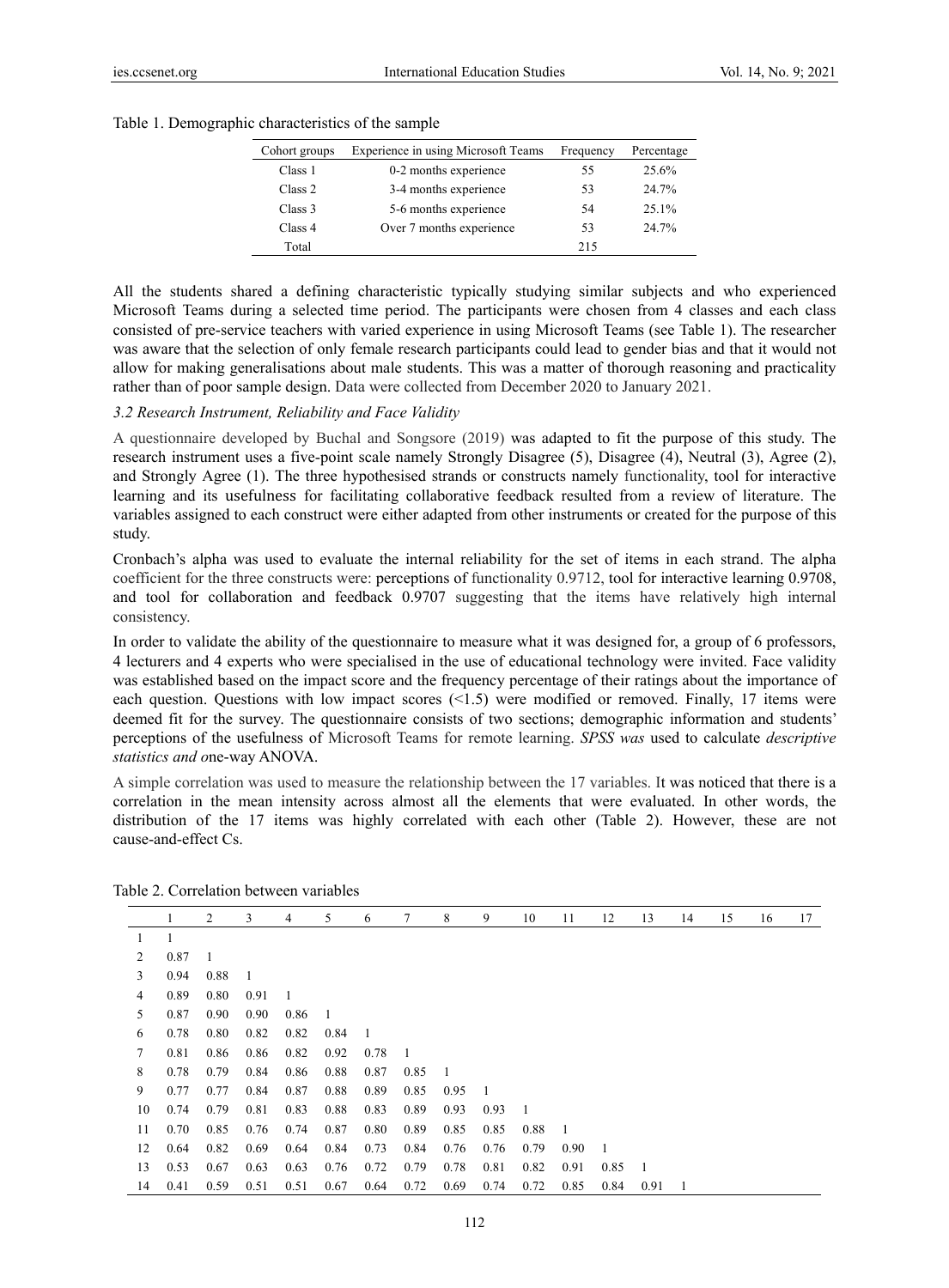|  |  |  |  |  |  | 15  0.64  0.79  0.72  0.70  0.84  0.79  0.87  0.85  0.85  0.88  0.96  0.91  0.92  0.90             |  |  |
|--|--|--|--|--|--|----------------------------------------------------------------------------------------------------|--|--|
|  |  |  |  |  |  | 16  0.61  0.76  0.70  0.68  0.83  0.77  0.86  0.82  0.84  0.86  0.95  0.91  0.93  0.92  0.97       |  |  |
|  |  |  |  |  |  | 17  0.57  0.71  0.69  0.67  0.78  0.76  0.83  0.84  0.86  0.88  0.92  0.85  0.93  0.90  0.95  0.95 |  |  |

The values between 0.9 and 1.0 indicate variables which were very highly correlated. The correlation coefficients of most variables were highly correlated and ranged between 0.7 and 0.9. Values between 0.4 and 0.7 indicate variables which were moderately correlated. Overall, there was positive correlation between all the variables which indicates that there is good internal consistency.

## *3.3 Procedure*

Participation in the research was voluntary. The researcher distributed the self-administered questionnaire along with participant information sheets, consent forms and link to the survey to student teachers via Microsoft Forms. The participants returned the completed questionnaires via Microsoft Forms. The overall response rate was 90% for the questionnaire (215/239). Data gathered were analysed using descriptive statistics (mean and standard deviation of variables), frequencies and weighted mean. Through descriptive statistical analyses, this study presents an actual and appropriate summarisation of visual data that is useful for each intended audience (Loeb et al., 2017). One-way ANOVA was also used to compare of means of the four groups of students.

### **4. Results**

The descriptive data (see Table 3) are presented here in a narrative style under three thematic headings. The first part of Table 3 (items 1-6) shows that student teachers were quite assured that the Microsoft Teams was effective due to the perceived convenience and usability of the platform. The weighted mean of 3.71 suggest that all the means were relatively close and can be interpreted as being very effective. Although working independently had the lowest rating, Microsoft Teams can be considered to be an effective tool for information dissemination.

|    | Variables                                                              | М    | <b>SD</b> | N   |
|----|------------------------------------------------------------------------|------|-----------|-----|
|    | Functionality                                                          |      |           |     |
| 1  | Ideal for Remote Learning                                              | 3.74 | 0.93      | 215 |
| 2  | Allows us to work independently                                        | 3.24 | 1.23      | 215 |
| 3  | Useful for online delivery of content/lecture                          | 3.76 | 0.93      | 215 |
| 4  | Useful for sharing resources online                                    | 3.78 | 0.87      | 215 |
| 5  | Confidence in successfully and purposefully using Microsoft Teams      | 3.52 | 1.11      | 215 |
| 6  | Supports synchronous and asynchronous communication                    | 4.19 | 0.76      | 215 |
|    | Weighted Mean                                                          | 3.71 |           |     |
|    | Tool for interactive learning                                          |      |           |     |
| 7  | Suitable for interactive learning                                      | 3.37 | 1.09      | 215 |
| 8  | Suitable for discussion                                                | 3.90 | 1.11      | 215 |
| 9  | Suitable for developing soft skills                                    | 3.88 | 1.05      | 215 |
| 10 | Suitable for dealing with assignments                                  | 3.99 | 1.23      | 215 |
| 11 | Suitable for group work                                                | 3.11 | 1.33      | 215 |
|    | Weighted Mean                                                          | 3.65 |           |     |
|    | Tool for collaboration and feedback                                    |      |           |     |
| 12 | Easy to collaborate on discussions/materials related to a lesson/topic | 2.98 | 1.67      | 215 |
| 13 | Supports peer learning                                                 | 2.53 | 0.93      | 215 |
| 14 | Usefulness of MS Teams compared to other online collaborative tools    | 1.94 | 0.87      | 215 |
| 15 | Ideal for receiving feedback from peers/colleagues                     | 3.30 | 1.41      | 215 |
| 16 | Ideal for providing feedback and sharing contributions openly          | 3.29 | 1.38      | 215 |
| 17 | Ideal for receiving prompt and constructive feedback from lecturer     | 3.42 | 1.28      | 215 |
|    | Weighted Mean                                                          | 2.91 |           |     |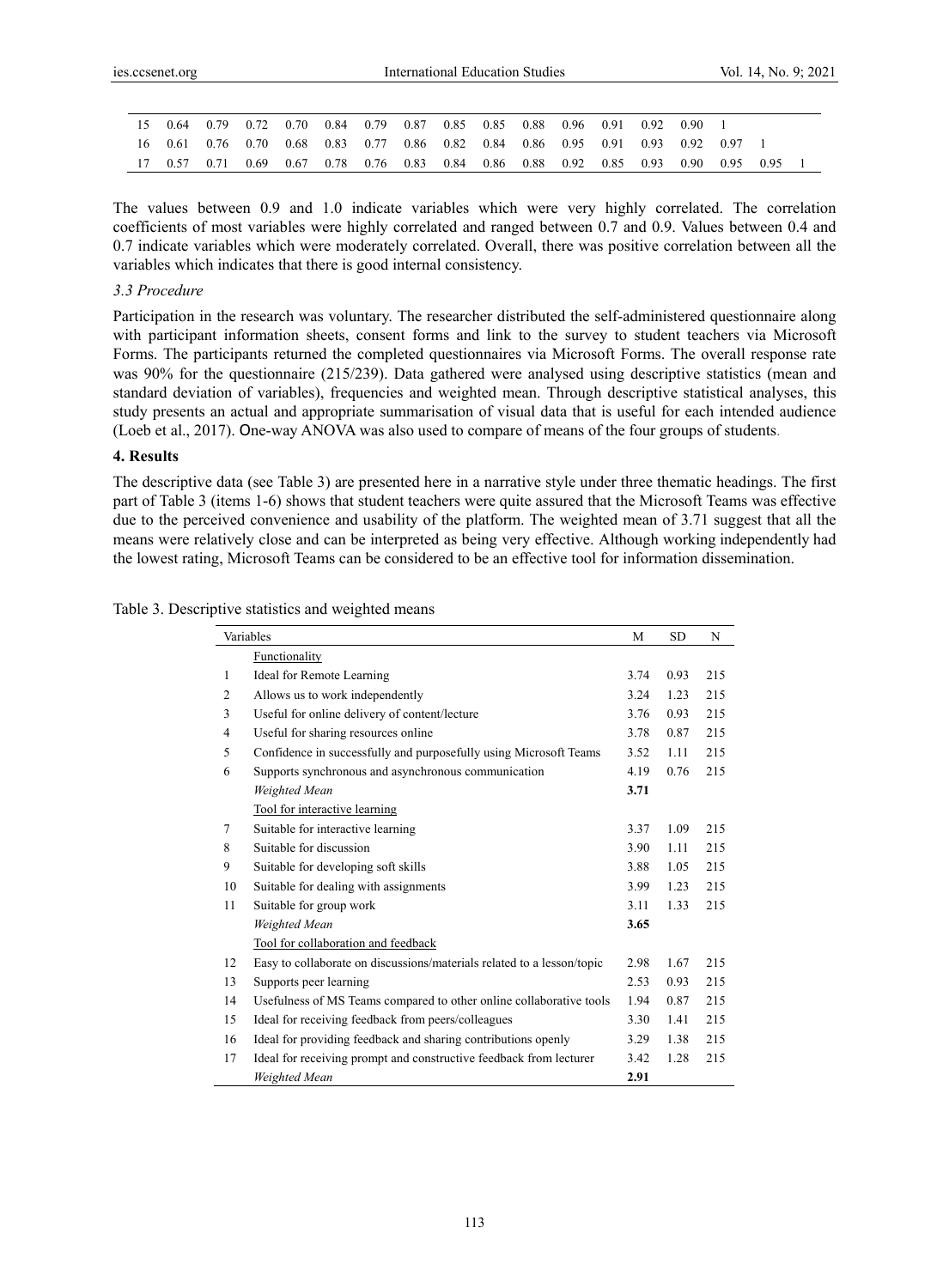Ī.

| <b>Subscales</b>                    | l 0-2 months |      |      |      | 2 3-4 months 3 5-6 months 4 Over 7 months Overall Weighted Mean |
|-------------------------------------|--------------|------|------|------|-----------------------------------------------------------------|
| Functionality                       | 3.7          | 3.74 | 3.6  | 3.79 |                                                                 |
| Tool for Interactive learning       | 3.57         | 3.63 | 3.68 | 3.74 | 3.65                                                            |
| Tool for Collaboration and feedback | 2.84         | 2.94 | 2.93 | 2.94 | 2.91                                                            |

Table 4. Summary of weighted mean of 4 groups and experience in using Microsoft Teams

The student teachers perceived the tool was very useful for interactive learning, developing soft skills, dealing with assignments and for group work. The weighted mean of 3.65 suggest that Microsoft Teams is a tool for interactive learning (items 7-11). Student teachers' perceptions of usefulness of Microsoft Teams as a tool for collaborative feedback (items 12-17) suggest that Microsoft Teams is useful as a tool for receiving and providing feedback. However, the student teachers were not convinced that Microsoft Teams was effective for peer learning (M=2.53). Likewise, the student teachers perceived that the virtual learning platform was not very useful as compared to other online collaborative tools  $(M=1.94)$ . This is evident in the overall weighted mean for the items under the subscale 'tool for collaboration and feedback' which was a moderate 2.91 (Table 3 and 4).

### 4.1 Perceptions of the Usefulness of the Functionality of Microsoft Teams

The pre-service teachers primarily highlighted all the items related to functionality as significant. The vast majority of the pre-service teachers agreed (Agree, 50.2%; Strongly Agree, 36.3%) that the technology supported synchronous and asynchronous communication (Figure 1). In response to the statement about their confidence in successfully and purposefully using the learning platform, they responded positively (Agree, 43.7%; Strongly Agree, 16.7%). The data also revealed that an overwhelming majority of the respondents found the tool useful for sharing resources (Agree, 63.7%; Strongly Agree, 13.3. Most of the pre-service teachers felt (Agree, 54.2%; Strongly Agree, 39.6%) that felt that it was useful for online delivery of content/lecture. Although most respondents perceived that the technology was ideal for remote learning (Agree, 53%; Strongly Agree, 9.6%) they were not very convinced that it fostered independent learning (Disagree, 24.7%; Strongly Disagree, 8.4%; Neutral, 17.7%). By agreeing to all the statements they conveyed the importance of having a functional, user friendly technology that was suitable for remote learning.

| Supports synchronous & asynchronous                                                                                                                                                                                                                                                                                                                                                  |      |                                            |       |       |                      |                  |       |
|--------------------------------------------------------------------------------------------------------------------------------------------------------------------------------------------------------------------------------------------------------------------------------------------------------------------------------------------------------------------------------------|------|--------------------------------------------|-------|-------|----------------------|------------------|-------|
|                                                                                                                                                                                                                                                                                                                                                                                      |      | 0.5%2.8%10.2%                              |       |       | 50.2%                |                  | 36.3% |
| Confidence in using Microsoft Teams                                                                                                                                                                                                                                                                                                                                                  |      |                                            |       |       |                      |                  |       |
|                                                                                                                                                                                                                                                                                                                                                                                      |      | 6.5% 12.1%                                 | 20.9% |       | 43.7%                |                  | 16.7% |
| Useful for sharing resources                                                                                                                                                                                                                                                                                                                                                         |      |                                            |       |       |                      |                  |       |
|                                                                                                                                                                                                                                                                                                                                                                                      |      | 2.3%8.4% 12.1%                             |       |       | 63.7%                |                  | 13.3% |
| Useful for online delivery of content                                                                                                                                                                                                                                                                                                                                                |      |                                            |       |       |                      |                  |       |
|                                                                                                                                                                                                                                                                                                                                                                                      |      | 2.8%7.9% 17.2%                             |       |       | 54.9%                |                  | 17.2% |
| Can work independently                                                                                                                                                                                                                                                                                                                                                               |      |                                            |       |       |                      |                  |       |
|                                                                                                                                                                                                                                                                                                                                                                                      | 8.4% | 24.7%                                      |       | 17.7% | 33.0%                |                  | 16.3% |
| <b>Ideal for Remote Learning</b>                                                                                                                                                                                                                                                                                                                                                     |      |                                            |       |       |                      |                  |       |
|                                                                                                                                                                                                                                                                                                                                                                                      |      | 3.3% 6.5% 20.0%                            |       |       | 53.0%                |                  | 17.2% |
|                                                                                                                                                                                                                                                                                                                                                                                      |      |                                            |       |       |                      |                  |       |
| <b>Strongly Disagree</b><br>■ Disagree                                                                                                                                                                                                                                                                                                                                               |      | $\blacksquare$ Neither Argree nor Disagree |       |       | $\blacksquare$ Agree | ■ Strongly Agree |       |
| $\mathbf{E}^{\prime}$ , $\mathbf{I}$ , $\mathbf{E}$ , $\mathbf{I}^{\prime}$ , $\mathbf{I}^{\prime}$ , $\mathbf{I}^{\prime}$ , $\mathbf{C}$ , $\mathbf{A}^{\prime}$ , $\mathbf{I}^{\prime}$ , $\mathbf{A}^{\prime}$ , $\mathbf{I}^{\prime}$ , $\mathbf{I}^{\prime}$ , $\mathbf{I}^{\prime}$ , $\mathbf{I}^{\prime}$ , $\mathbf{I}^{\prime}$ , $\mathbf{I}^{\prime}$ , $\mathbf{I}^{\$ |      |                                            |       |       |                      |                  |       |

Figure 1. Functionality of Microsoft Teams

#### 4.2 Perceptions of the Usefulness of Microsoft Teams in Supporting Interactive Learning

The respondents were given five statements to consider the usefulness of Microsoft Teams in supporting interactive learning. The majority of respondents agreed (53%) or strongly agreed (9.8%) that it was suitable for interactive learning (Figure 2). An overwhelming majority of the respondents felt that the tool was useful for online discussions (Agree, 47.9%; Strongly Agree, 31.6%), developing soft skills (Agree, 51.2%; Strongly Agree, 27.4%), assignments (Agree, 33.5%; Strongly Agree, 44.7%) and for group work (Agree, 36.7%; Strongly Agree,  $14\%$ ).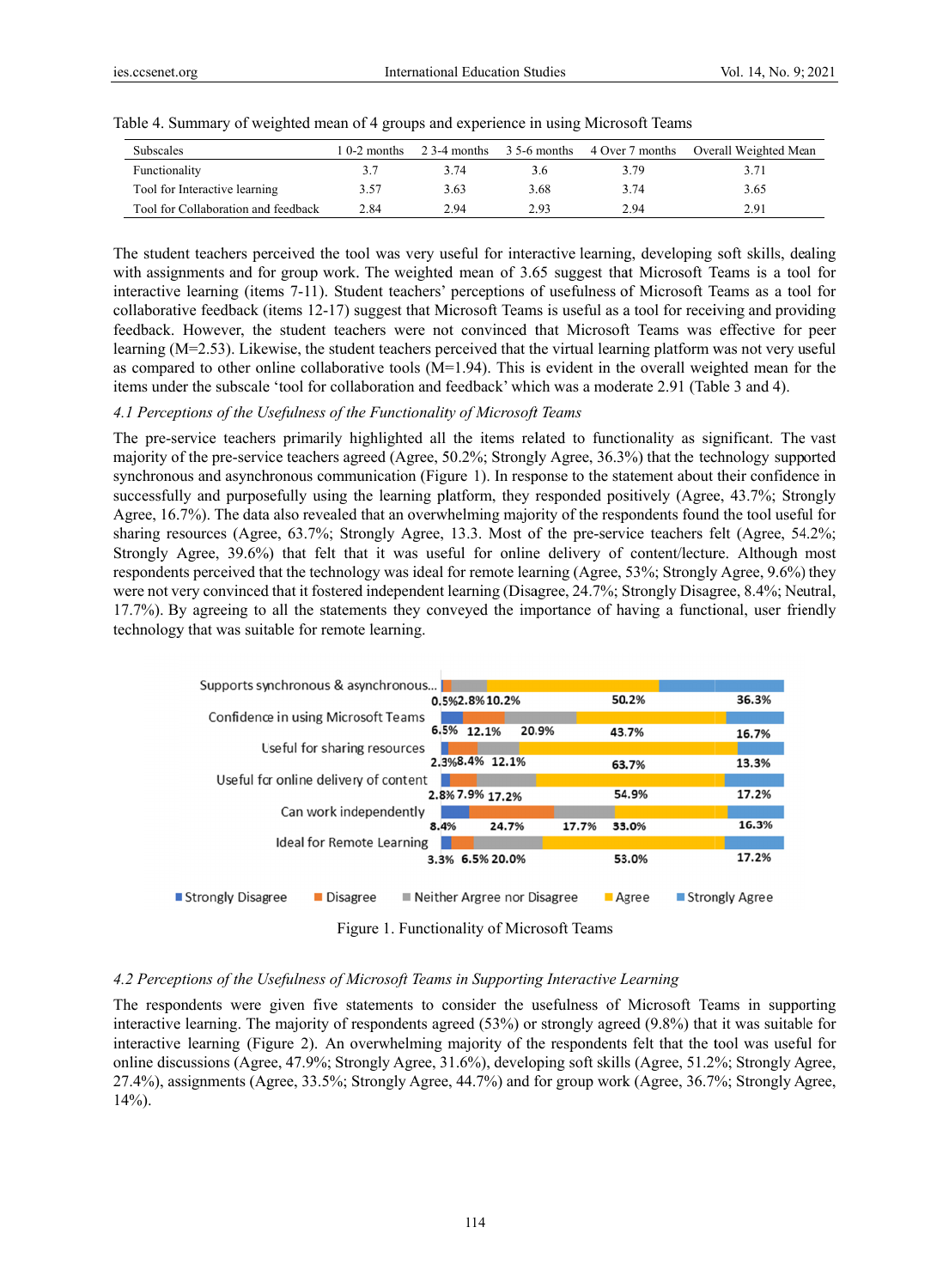| Suitable for group work               |                                            |       |       |         |                  |
|---------------------------------------|--------------------------------------------|-------|-------|---------|------------------|
|                                       | 15.3%                                      | 22.8% | 11.2% | 36.7%   | 14.0%            |
| Suitable for dealing with assignments |                                            |       |       |         |                  |
|                                       | 11.6%<br>6.0%                              | 4.2%  | 33.5% |         | 44.7%            |
| Suitable for developing soft skills   |                                            |       |       |         |                  |
|                                       | 4.2% 9.3%                                  | 7.9%  |       | 51.2%   | 27.4%            |
| Suitable for discussion               |                                            |       |       |         |                  |
|                                       | 3.7% 14.0%                                 | 2.8%  |       | 47.9%   | 31.6%            |
| Suitable for interactive learning     |                                            |       |       |         |                  |
|                                       | 6.5%<br>20.0%                              | 10.7% |       | 53.0%   | 9.8%             |
| ■ Strongly Disagree<br>■ Disagree     | $\blacksquare$ Neither Argree nor Disagree |       |       | ■ Agree | ■ Strongly Agree |

Figure 2. Usefulness of Microsoft Teams in supporting interactive learning

# *4.3 Percep ptions of the U Usefulness of M Microsoft Teams s for Supportin ng Collaborati ion and Feedb back*

Figure 2 depicts that a large majority of the pre-service teachers perceived that Microsoft Teams was ideal for receiving prompt and constructive feedback from lecturers (Agree, 27.9%; Strongly Agree, 24.2%), from peers/colleagues (Agree, 27.4%; Strongly Agree, 25.6%), and for providing feedback and sharing contributions openly (Agree, 34%; Strongly Agree, 21.9%). Although most participants claimed that Microsoft Teams was easy to collaborate and learn a particular topic or lesson (Agree, 34.4%; Strongly Agree, 21.4%), a large majority disagreed that it was not useful compared to other online collaborative tools (Disagree, 37.2%; Strongly Disagree, 35.4%). Likewise, most pre-service teachers were doubtful if the platform supported peer learning (Disagree, 14.4%; Strongly Disagree, 32.5%; Neutral, 40.9%).



Figure 3. Usefulness of Microsoft Teams for supporting collaboration and feedback

Overall, the descriptive suggests that the student teachers perceived that Microsoft Teams was congruent with their learning goals and objectives.

## 4.4 Variations in the Perception of the Effectiveness of Microsoft Teams

One-way ANOVA measures were used to compare student groups to establish if differences existed in their perceptions of Microsoft Teams as a learning platform. The objective was to examine if groups with varying experience in using Microsoft Teams (independent variable) would influence pre-service teachers' perceptions of the tool for remote learning (a dependent variable).

The hypotheses tested for the subgroup 'perceptions of functionality' were:

Hypothesis H1. There is a significant difference in participants' perceptions of the functionality of Microsoft Teams based on their experience in using the tool.

Hypothesis Ho1. There is no significant difference in participants' perceptions of the functionality of Microsoft Teams based on their experience in using the tool.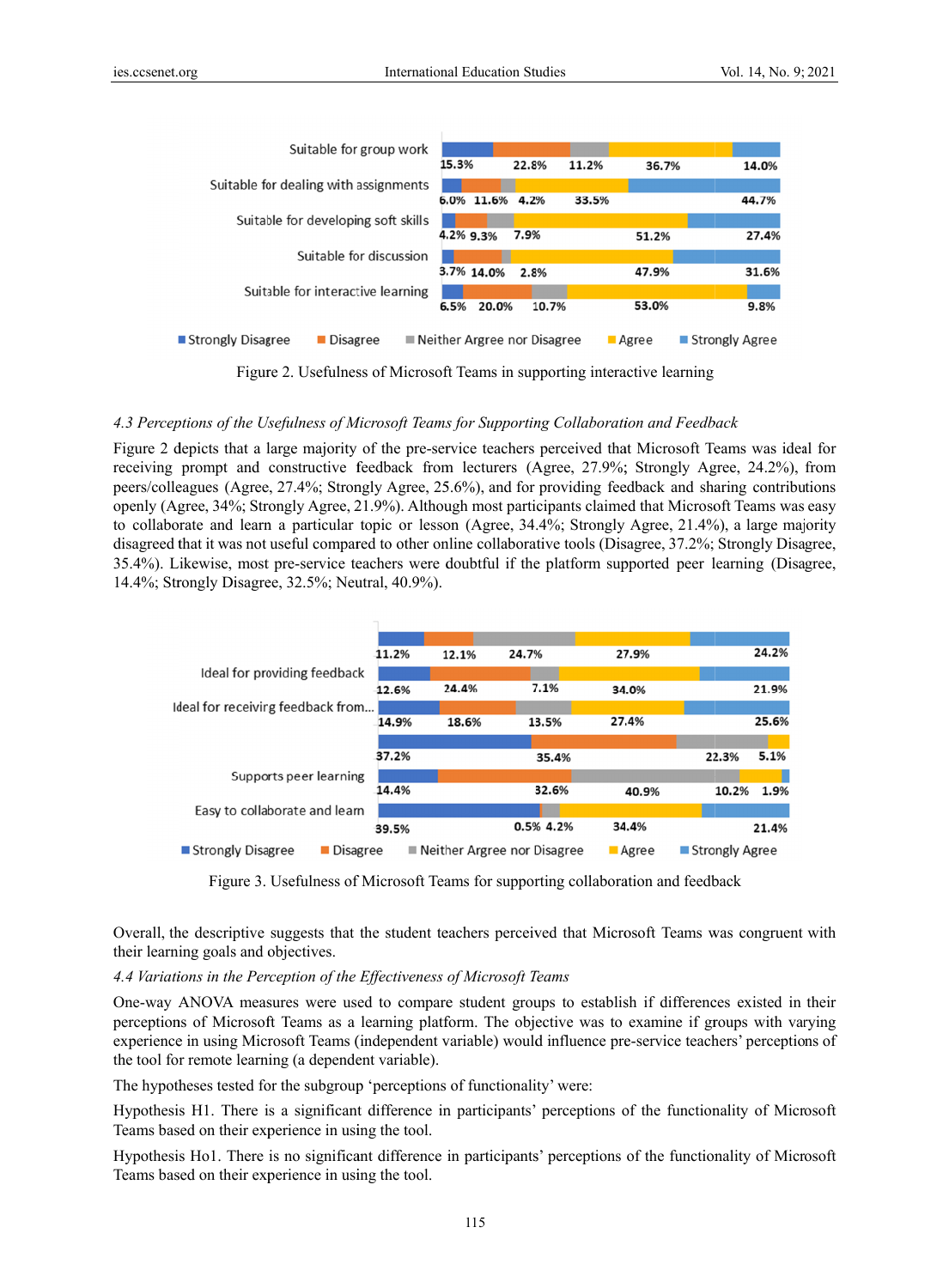| Variable       | Source of Variation   | SS     | df  | <b>MS</b> | F      | P-value |
|----------------|-----------------------|--------|-----|-----------|--------|---------|
|                | Between Groups        | 0.66   | 3   | 0.22      | 0.2514 | 0.8603  |
| 1              | Within Groups         | 184.27 | 211 | 0.87      |        |         |
|                | <b>Between Groups</b> | 3.42   | 3   | 1.14      | 0.7505 | 0.5232  |
| $\overline{2}$ | Within Groups         | 320.01 | 211 | 1.52      |        |         |
|                | Between Groups        | 1.03   | 3   | 0.34      | 0.3980 | 0.7551  |
| 3              | Within Groups         | 182.39 | 211 | 0.86      |        |         |
|                | Between Groups        | 2.91   | 3   | 0.97      | 1.2914 | 0.2783  |
| 4              | Within Groups         | 158.38 | 211 | 0.75      |        |         |
|                | Between Groups        | 0.19   | 3   | 0.06      | 0.0522 | 0.9842  |
| 5              | Within Groups         | 261.46 | 211 | 1.24      |        |         |
| 6              | Between Groups        | 2.46   | 3   | 1.15      | 1.0451 | 0.9130  |
|                | Within Groups         | 1.75   | 211 | 0.74      |        |         |

Table 5. Functionality of Microsoft Teams: Differences in perceptions of the 4 cohorts

It is evident from the results (Table 5) there were no statistically significant differences between the cohorts as determined by one-way ANOVA for all the six variables ( $p = > 0.05$ ). The p-values are greater than the significance level, and therefore there is not enough evidence to reject the null hypothesis (Ho1). This implies that the perceptions of the student teachers belonging to the four classes are statistically the same. Since p-value is greater than 0.05 running post hoc tests is not warranted. Therefor the weighted mean scores were used to interpret the finding. Even though there was not a significant difference, the pre-service teachers belonging to Group 4 had a slightly higher weighted mean suggesting that students with over 7 months experience may have different perceptions than the least experienced.

The hypotheses tested for the subgroup 'tool for interactive learning' were:

Hypothesis H2. There is a significant difference in participants' perceptions of the usefulness of Microsoft Teams as a tool for interactive learning based on their experience in using the tool.

Hypothesis Ho2. There is no significant difference in participants' perceptions of the usefulness of Microsoft Teams as a tool for interactive learning based on their experience in using the tool.

| Variable | Source of Variation   | SS.    | df  | MS   | F      | P-value |  |
|----------|-----------------------|--------|-----|------|--------|---------|--|
| 7        | Between Groups        | 0.72   | 3   | 0.23 | 0.1984 | 0.8973  |  |
|          | Within Groups         | 251.52 | 211 | 1.19 |        |         |  |
| 8        | <b>Between Groups</b> | 0.73   | 3   | 0.24 | 0.1947 | 0.8999  |  |
|          | Within Groups         | 263.02 | 211 | 1.24 |        |         |  |
| 9        | Between Groups        | 0.42   | 3   | 0.14 | 0.1279 | 0.9434  |  |
|          | Within Groups         | 233.67 | 211 | 1.10 |        |         |  |
| 10       | <b>Between Groups</b> | 3.17   | 3   | 1.05 | 0.6994 | 0.5534  |  |
|          | Within Groups         | 318.81 | 211 | 1.51 |        |         |  |
| 11       | <b>Between Groups</b> | 5.22   | 3   | 1.74 | 0.9869 | 0.3998  |  |
|          | Within Groups         | 372.09 | 211 | 1.76 |        |         |  |

Table 6. Microsoft Teams as a tool for interactive learning: Differences in perceptions of the 4 cohorts

It is evident from the results (Table 6) that the student teachers exhibited statistically no significant differences  $(p=0.05)$  in their perception of the effectiveness of Microsoft Teams as a tool for interactive learning. The p-values are greater than the significance level, and therefore there is not enough evidence to reject the null hypothesis (Ho1). As the p-value was greater than 0.05, post hoc tests were not carried out. The weighted mean scores of Group 4 for this subscale (M=3.65) suggest that the pre-service teachers with over 7 months experience may have different perceptions than the least experienced.

The hypotheses tested for the subgroup 'effectiveness of Microsoft Teams as tool for collaboration and feedback' were:

Hypothesis H3. There is a significant difference in participants' perceptions of the effectiveness of Microsoft Teams as a tool for collaboration and feedback based on their experience in using the tool.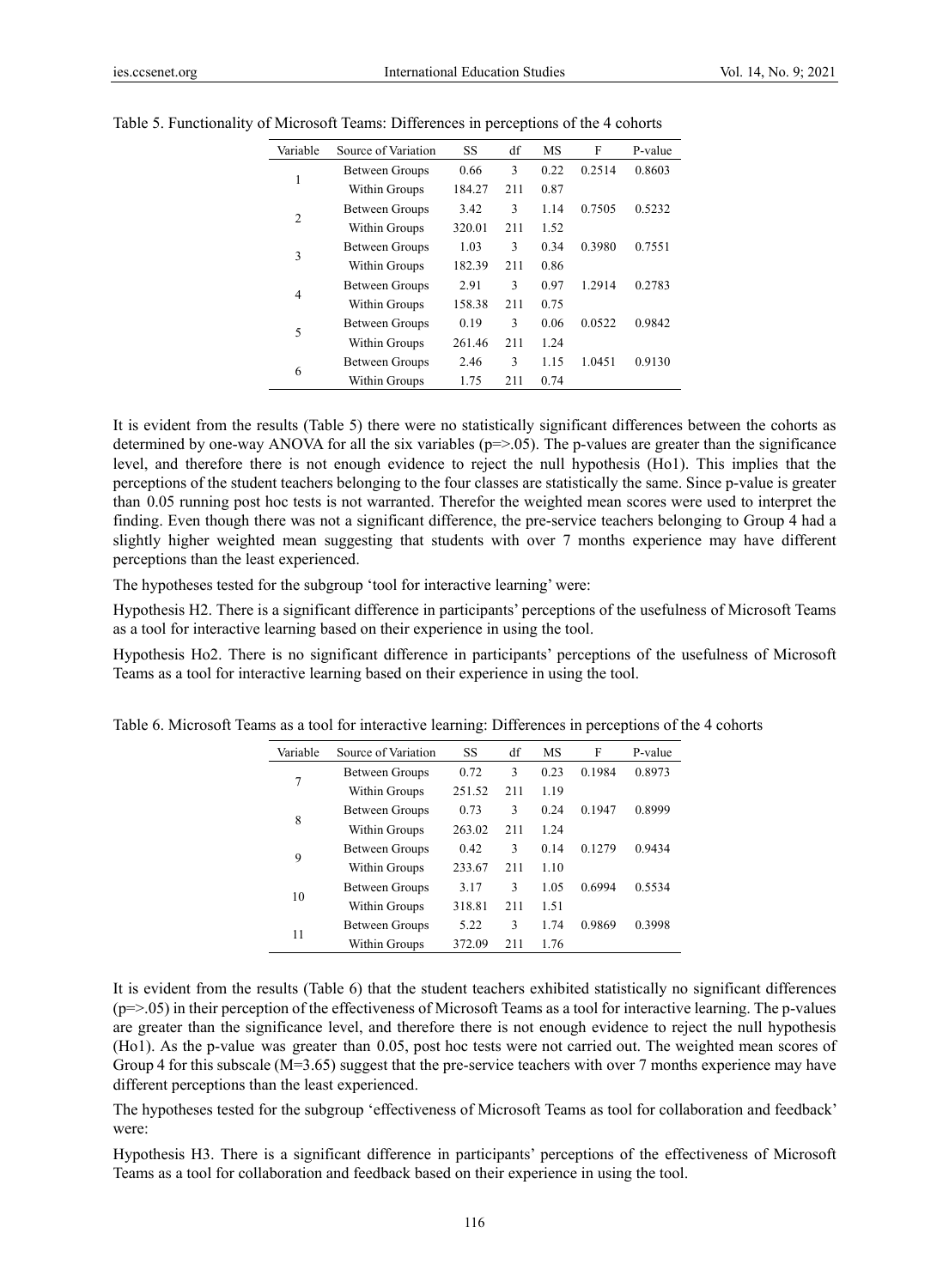Hypothesis Ho3. There is no significant difference in participants' perceptions of the effectiveness of Microsoft Teams as a tool for collaboration and feedback based on their experience in using the tool.

| Variable | Source of Variation | SS.    | df  | <b>MS</b> | F      | P-value |
|----------|---------------------|--------|-----|-----------|--------|---------|
| 7        | Between Groups      | 0.72   | 3   | 0.23      | 0.1984 | 0.8973  |
|          | Within Groups       | 251.52 | 211 | 1.19      |        |         |
| 8        | Between Groups      | 0.73   | 3   | 0.24      | 0.1947 | 0.8999  |
|          | Within Groups       | 263.02 | 211 | 1.24      |        |         |
| 9        | Between Groups      | 0.42   | 3   | 0.14      | 0.1279 | 0.9434  |
|          | Within Groups       | 233.67 | 211 | 1.10      |        |         |
| 10       | Between Groups      | 3.17   | 3   | 1.05      | 0.6994 | 0.5534  |
|          | Within Groups       | 318.81 | 211 | 1.51      |        |         |
| 11       | Between Groups      | 5.22   | 3   | 1.74      | 0.9869 | 0.3998  |
|          | Within Groups       | 372.09 | 211 | 1.76      |        |         |

Table 7. Microsoft Teams as a tool for collaboration and feedback: Differences in perceptions of the 4 cohorts

Variations in perceptions on effectiveness of Microsoft Teams as a tool for collaboration and feedback were likewise tested. The results (Table 7) suggest that there were no statistically significant differences between the cohorts as determined by one-way ANOVA for all the six variables ( $p = > 0.05$ ). The p-values are greater than the significance level, and therefore there is not enough evidence to reject the null hypothesis (Ho1). Once again, as the p-value was greater than 0.05, post hoc tests were not carried out. The weighted mean scores for this subscale (M=2.94) for Groups 2 and 4 suggest that the pre-service teachers belonging to these classes with varied experience which might have influenced their perceptions.

### **5. Discussion**

This study assessed pre-service teachers' perceptions of the usefulness of Microsoft Teams. The descriptive data suggests that the pre-service teachers perceived that Microsoft Teams was compatible with their learning goals and objectives. It was also hypothesised that there would be significant differences in the perceptions of pre-service teachers from four different classes about the functionality of Microsoft Teams (Hypothesis 1), its usefulness of as a tool for interactive learning (Hypothesis 2) and as a tool for collaboration and feedback (Hypothesis 3). One-way ANOVA was conducted to determine whether differences existed in the perceptions of the pre-service teachers. Results confirmed that there was no significant difference in participants' perceptions.

The descriptive and One-way ANOVA results are analysed through the theoretical concepts of social constructivism and domestication of technology. When looking at the results from a constructivist theoretical perspective, the student teachers were able to build new knowledge through appropriation of the technology, interactions, collaboration and from prompt, objective, and critical feedback. This was reflective of past studies (for example Allison & Hudson, 2020; Henderson et al. 2020; Reid-Martinez & Grooms, 2018; Tularam, 2018), which argue about the importance of interaction, collaboration and feedback in constructivist online learning environments. However, online learning platforms where students participate through feedback and interaction should be structured accordingly, and guidelines should be established to enable the appropriate use of virtual learning tools.

The "domestication model" helped in analysing and identifying the usefulness of Microsoft Teams as a platform for learning (Lindeman et al., 2021; Matassi et al., 2019; Sujon et al., 2018). With regard to appropriation, the pre-service teachers observed that Microsoft Teams was appropriate and an essential learning platform within the domain of the teacher training programme. The participants considered functionality or usability as a combination of expediency and utility. This result supports previous research that students referred Microsoft Teams because of its quality, user friendliness and tool functionalities (Hai-Jew, 2020; Tomczyk et al., 2020). This finding is also congruent with the claims made by Engen (2019) that appropriation involves an understanding of the functionalities and effectiveness of technology. Microsoft Teams appeared to have played a key role in the students' routines, for instance interacting with materials and lecturers. Research suggests that student-content interaction can motivate students to use the technology (Taghizadeh & Hajhosseini, 2020). Participants' confidence and competencies in using the tool for learning provided insight into their domestication of the new technology for their own learning (Engen, 2019). For instance, the pre-service teachers stated that MS Teams was an enabling environment that supported soft skills development. In other words, the pre-service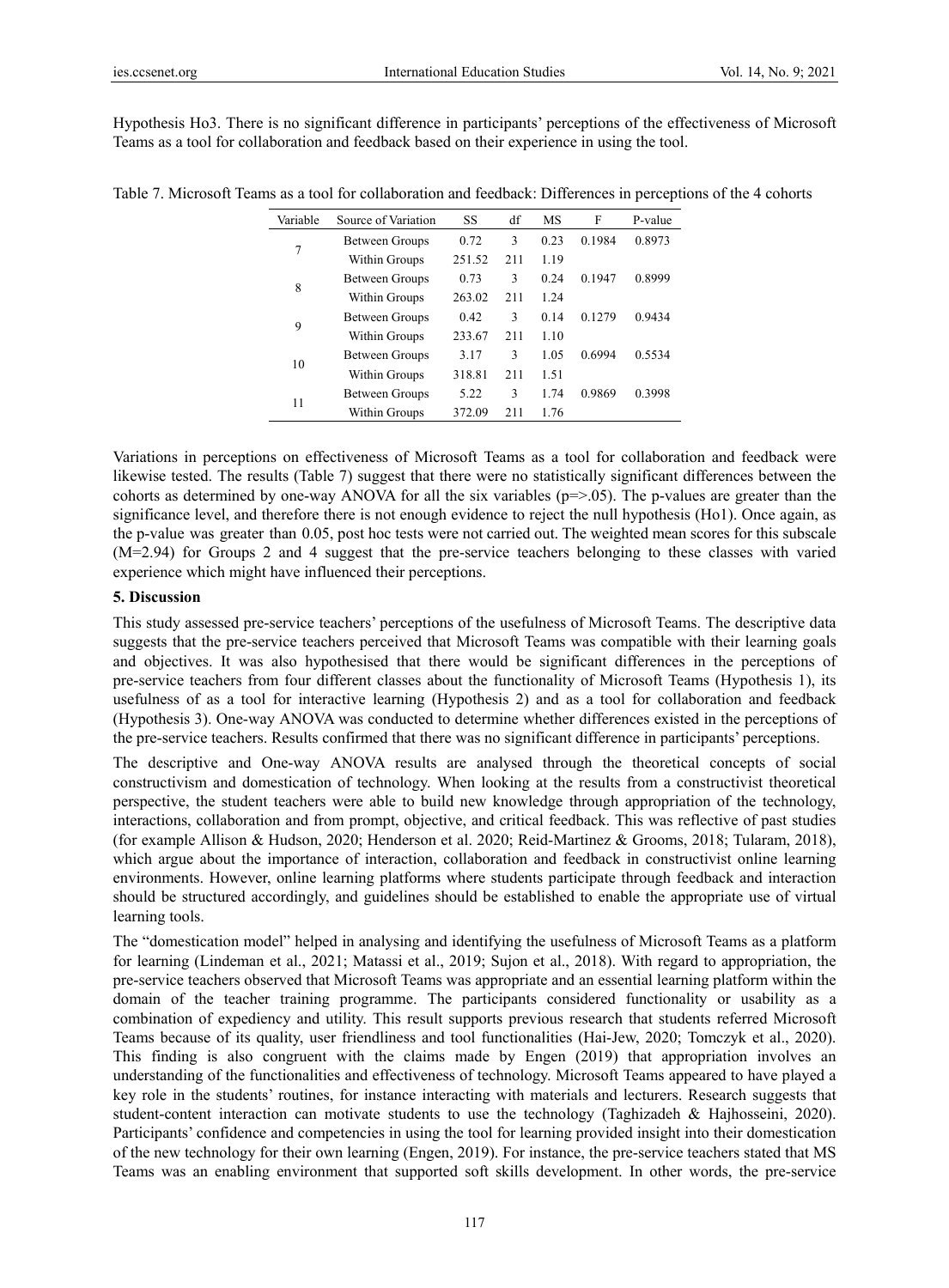teachers appeared to the give the impression that Microsoft Teams was flexible and equipped them with digital skills as well as the confidence, motivation and competence to apply successfully in other situations, for instance as in-service teacher. It is noteworthy that such results were projected in recent studies (for example Lindeman et al., 2021; Allo, 2020; Coman et al., 2020; Demeshkant, 2020; Dhawan, 2020; Janes & Carter, 2020; Engen, 2019).

The pre-service teachers had objectified the learning platform and considered it as a resource to be manipulated and used, for instance taking advantage of its usefulness in delivering content and lectures, dealing with assignments and for sharing resources. They felt that the technology had reduced the distance between learners and lecturers, for example receiving feedback from instructors, and strengthened relationships with colleagues, for example getting feedback from peers. This finding is consistent with arguments made by recent researchers (for example of Lindeman et al., 2021, Nemec et al., 2020; Martin & Tapp, 2019).

The pre-service teachers incorporated Microsoft Teams into the daily routines based on their beliefs about the technology in particular. Descriptive data shows that although the participants found the platform useful and meaningful, they did not feel that it were useful compared to other online collaborative tools and were unsure about its role in facilitating peer learning and independent learning. Research suggests that the reason behind this uncertainty is the notion that these learning activities can be performed with the help of other virtual collaborative tools (Lindeman et al., 2021). Conversely research has also shown that Microsoft Teams fosters a peer learning culture and students can work together in a group which is more effective than working alone (Jodie, 2020). One interesting finding is that the experience of pre-service teachers in incorporating Microsoft Teams played a key part in their perceptions about the technology.

The domestication of Microsoft Teams entailed conversion or adaption as the technology influenced the pre-service teachers to use it as a learning platform. The conversion to the virtual platform occurred primarily through its use as a communication tool, for instance asynchronous and/or synchronous communication. Results suggest that the participants perceived Microsoft Teams to be very useful for communication or discussions as well as for receiving and providing feedback. This relates to literature which suggests that communication and feedback are key for enhancing collaboration between students within an online community (Allison & Hudson, 2020; McVey et al., 2019).

Overall, the results suggest that Microsoft Teams can make a valuable contribution to remote learning, mainly for offering options for interaction and communicating knowledge, and developing and/or maintaining supportive relationships between students and teachers.

#### **6. Conclusion**

With the emergence of Microsoft Teams and continued impact of such virtual learning platforms on learning, this paper represents a timely and much-needed reflective space upon the dynamics and outcomes of technological changes we see in the world around us. The research attempted to offer an analysis of Microsoft Teams as seen through the lens of pre-service teachers with varying experiences in using the virtual learning platform. Although this descriptive study has described Microsoft Teams as an important social phenomenon, it does not provide causal proof, and the results cannot be generalised beyond the specific findings. This is because the constructs of interest or perceptions of functionality and the usefulness of the tool for interaction or collaboration are contextual. These perceptions may vary across populations as the quality, value or worth of a technology are often shaped more by the beliefs and values of the users. However, it has compelling implications on both policy, practice and theory.

This study contributes to the literature on virtual learning platforms by integrating social constructivism and domestication theory. The key findings are:

- 1) Microsoft Teams is suitable for remote learning and can be appropriated because of its functionality or usability;
- 2) It is flexible and equips pre-service teachers with digital skills as well as the confidence, motivation and competence required to become future teachers;
- 3) The objectification of the learning platform allowed the pre-service teachers to manipulate it and take advantage of its usefulness in delivering content, dealing with assignments and for sharing resources;
- 4) Although the pre-service teachers were using Microsoft Teams that was incorporated by their lecturers, they were not certain about its potential as a tool for collaboration as well as its role in facilitating peer learning and independent learning as compared to other virtual collaborative tools;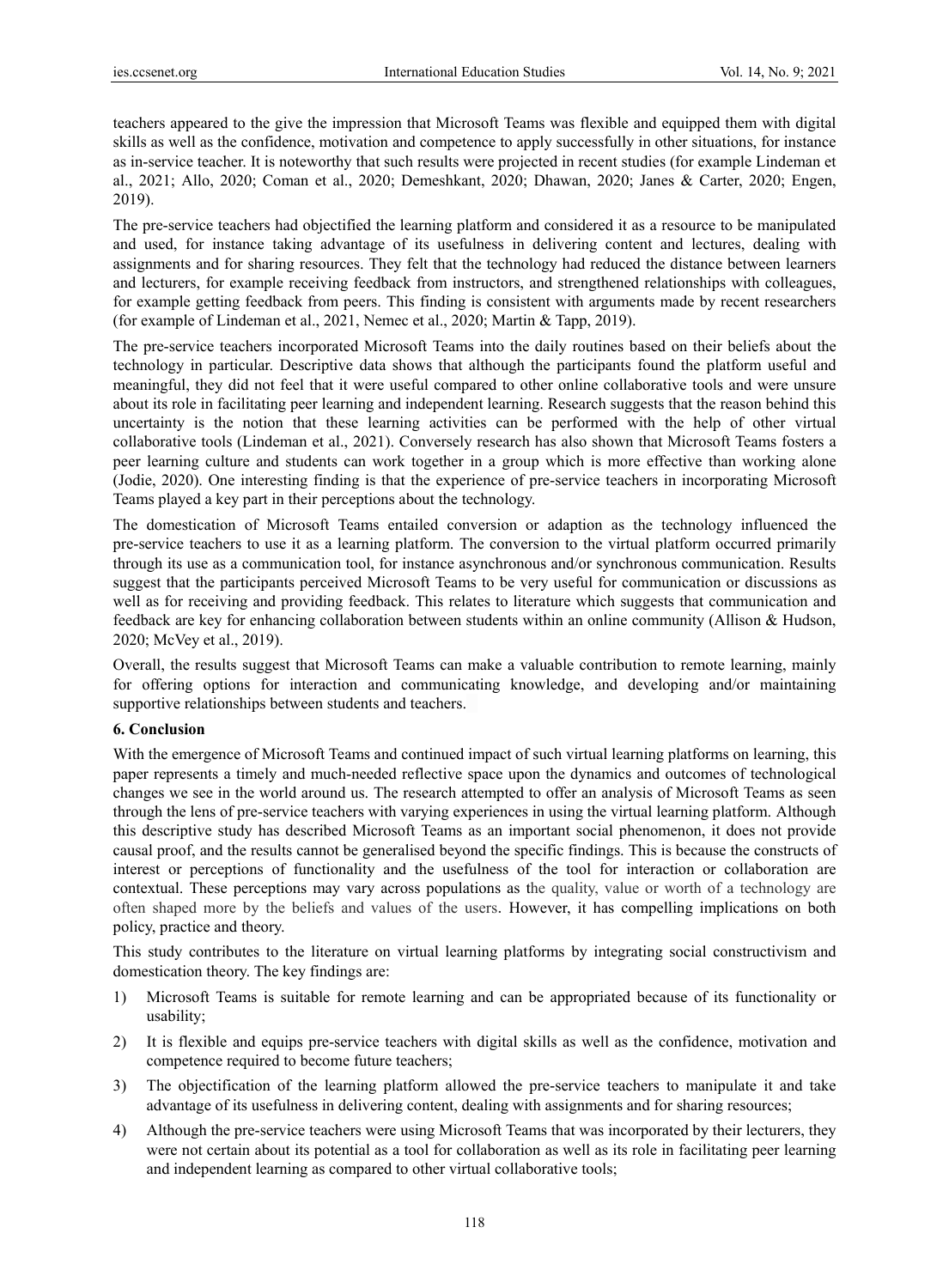5) Through conversion the pre-service teachers adapted the technology for communication and discussions as well as for receiving and providing feedback.

The results will specifically contribute to the currently sparse knowledge of the use of the application of the domestication model in research related to virtual learning environments in the context of teacher education. It provides a comprehensive understanding of Microsoft teams as a virtual learning platform, its prevalence, and discusses the possibilities of using the technology in pre-service teacher education.

Research on Microsoft Teams within the field of virtual learning platform is also sparse and existing research has not focused on the unique pedagogical characteristics of the technology. A lack of relevant knowledge of these characteristics could increase the risk of lessening the importance of the use of Microsoft Teams and other virtual learning platforms. To fill this gap, examining the pre-service teachers' understandings and experiences of their use of the virtual learning platform is important. This paper addressed the theoretical potential of Microsoft Teams as a virtual learning platform.

#### *6.1 Implications for Practitioners*

Findings suggest that Microsoft Teams is ideal for remote learning and can be an alternative tool to other virtual learning platforms, for example its functionality or usability and its suitability for interactive learning and collaborative feedback. This study may be useful for educators intending to integrate virtual learning platforms with the aim of fostering student interaction and collaborative feedback. By drawing on social constructivism and domestication theory and linking this to the perceptions of pre-service teachers, it is hoped that educators and policy makers will have a better basis for making decisions about whether or not to incorporate virtual learning platform such as Microsoft Teams in teacher training colleges. The study also demonstrates that the successful domestication of virtual learning platforms in teacher education should include determination and professional learning and development.

### *6.2 Implications for Researchers*

Future research could focus on the effectiveness of Microsoft Teams using an empirical study, for example a mixed methods research design, to provide additional definitive evidence which may support the benefits of using this virtual learning tool in pre-service teacher education.

#### *6.3 Limitations*

Since this is a one-time measurement of pre-service teachers' exposure to the use of Microsoft teams, it is difficult to derive causal relationships from cross-sectional analysis. By surveying pre-service teachers this study has collected valuable data, but generalisations should be made with caution. The researchers also acknowledge that the range of participants was limited and covered only those with limited experience in using Microsoft teams. This study did not examine the challenges faced by the pre-service teachers and their use of Microsoft teams to mitigate issues. Future research could focus on these challenges.

#### **Acknowledgments**

The authors declare that there are no relevant or material financial interests or non-financial interests related to this research. The authors have no conflicts of interest to declare that are relevant to the content of this article.. All the authors have made significant contributions to the research by acquiring, analysing and interpreting the data in an accurate and transparent manner. All authors read and approved the final manuscript.

#### **References**

- Aggarwal, R., & Ranganathan, P. (2019). Study designs: Part 2 Descriptive studies. *Perspectives in clinical research, 10*(1), 34-36. https://doi.org/10.4103/picr.PICR\_154\_18
- Allen, M. (2017). *The sage encyclopaedia of communication research methods* (Vols. 1-4). Thousand Oaks, CA: SAGE Publications https://doi.org/10.4135/9781483381411
- Allison, N., & Hudson, J. (2020). *Integrating and Sustaining Directed and Self-Directed Learning Through MS Teams and OneNote: Using Microsoft Teams and OneNote to Facilitate Communication, Assignments, and Portfolio Management*. BALEAP TEL SIG Webinar, 03 Jun 2020.
- Buchal, R., & Songsore, E. (2018). Collaborative Knowledge Building using Microsoft SharePoint In *Proceedings of the 2018 Canadian Engineering Education Association Conference*. June 3-6, 2018 Vancouver BC. https://doi.org/10.24908/pceea.v0i0.13043
- Coman, C., Tiru, L.G., Mesesan-Schmitz, L., Stanciu, C., & Bularca, M.C. (2020). Online Teaching and Learning in Higher Education during the Coronavirus Pandemic: Students' Perspective. *Sustainability, 12*,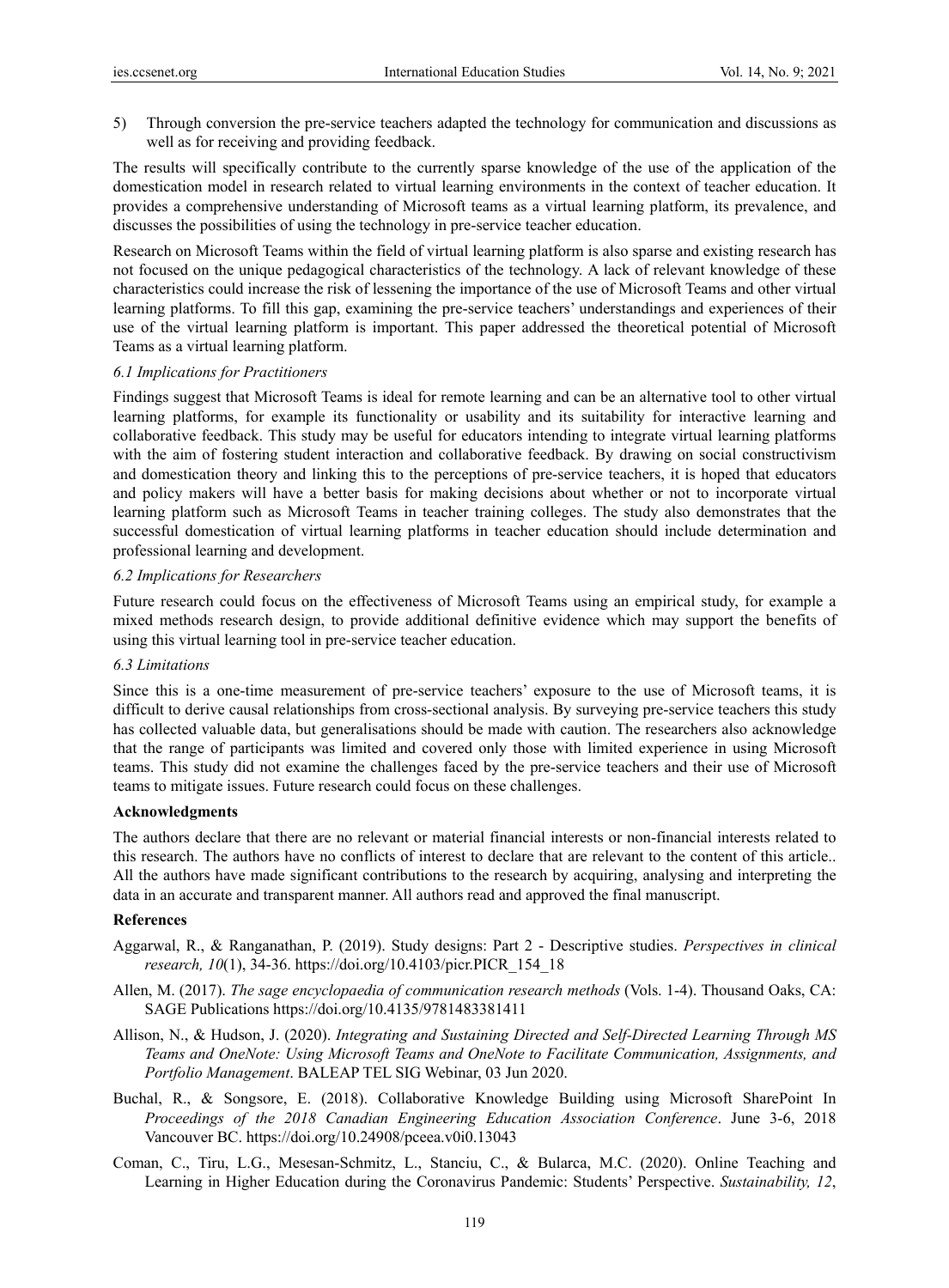10367. https://doi.org/10.3390/su122410367

- Demeshkant, N. (2020) Future Academic Teachers' Digital Skills: Polish Case-Study. *Universal Journal of Educational Research, 8*, 3173-3178. https://doi.org/10.13189/ujer.2020.080746
- Dhawan, S. (2020). Online Learning: A Panacea in the Time of COVID-19 Crisis. *Journal of Educational Technology Systems*. https://doi.org/10.1177/0047239520934018
- Engen, B. K. (2019). Understanding social and cultural aspects of teachers' digital competencies. Comunicar, 27(61), 9-8. https://doi.org/10.3916/C61-2019-01
- Fatani, T. H. (2020). Student satisfaction with videoconferencing teaching quality during the COVID-19 pandemic. *BMC Medical Education 20*, 396. https://doi.org/10.1186/s12909-020-02310-2
- Hai-Jew, S. (2020) Evaluating "MS Teams" for Teaching and Learning. *C2C Digital Magazine, 1*(13), 7.
- Hammond, M. (2017). Online collaboration and cooperation: The recurring importance of evidence, rationale and viability. *Education and Information Technologies, 22*, 1005-1024 https://doi.org/10.1007/s10639-016-9469-x
- Heggart, K. R., & Yoo, J. (2018). Getting the Most from Google Classroom: A Pedagogical Framework for Tertiary Educators. *Australian Journal of Teacher Education 43*(3), 140-153 https://doi.org/10.14221/ajte.2018v43n3.9
- Henderson, D., Woodcock, H., Mehta, J., Khan, N., Shivji, V., Richardson, C., … Burns, A. (2020). Keep Calm and Carry on Learning: Using Microsoft Teams to Deliver a Medical Education Programme during the COVID-19 Pandemic. *Future Healthcare Journal, 7*(3), 1-4. https://doi.org/10.7861/fhj.2020-0071
- Hodges, C. B., Moore, S., Lockee, B. B., Trust, T., & Bond, M. A. (2020). The Difference Between Emergency Remote Teaching and Online Learning. *Educause Review* (Online). Retrieved from https://er.educause.edu/articles/2020/3/the-difference-between-emergency-remote-teaching-and-online-learn ing
- Janes, D. P., & Carter, L. M. (2020). Empowering techno-resiliency and practical learning among teachers: Leveraging a community of practice model using Microsoft Teams. In R. E. Ferdig, E. Baumgartner, R. Hartshorne, R., Kaplan-Rakowski, & C. Mouza (Eds.), *Teaching, technology, and teacher education during the COVID-19 pandemic: Stories from the field* (pp. 265-273). Association for the Advancement of Computing in Education (AACE). [Online] Retrieved from https://www.learntechlib.org/p/216903/
- Jodie, L. T. H. L. (2020). *Creating a Peer Learning Culture with Microsoft Teams (MS Teams) and the Community of Inquiry (CoI) Framework*. Retrieved from https://blog.nus.edu.sg/teachingconnections/2020/04/07/peer-learning-culture-ms-teams-coi/
- Landrum, B., Bannister, J., Garza, G., & Rhame, S. (2020). A Class of One: Students' Satisfaction with Online Learning. *Journal of Education for Business, 0*(0), 1-7. https://doi.org/10.1080/08832323.2020.1757592
- Le, H., Janssen, J., & Wubbels, T. (2018) Collaborative learning practices: teacher and student perceived obstacles to effective student collaboration. *Cambridge Journal of Education, 48*(1), 103-122. https://doi.org/10.1080/0305764X.2016.1259380
- Lindeman, S., Svensson, M., & Enochsson, A. (2021). Digitalisation in early childhood education: A domestication theoretical perspective on teachers' experiences. *Education and Information Technologies*. https://doi.org/10.1007/s10639-021-10501-7
- Loeb, S., Dynarski, S., McFarland, D., Morris, P., Reardon, S., & Reber, S. (2017). *Descriptive analysis in education: A guide for researchers* (NCEE 2017-4023). Washington, DC: U.S. Department of Education, Institute of Education Sciences, National Center for Education Evaluation and Regional Assistance. Retrieved from https://files.eric.ed.gov/fulltext/ED573325.pdf
- Lowell, V. L., & Ashby, I. V. (2018). Supporting the development of collaboration and feedback skills in instructional designers. *Journal of Computing in Higher Education, 30*, 72-92. https://doi.org/10.1007/s12528-018-9170-8
- Lowenthal, P. R., & Dennen, V. P. (2017) Social presence, identity, and online learning: research development and needs. *Distance Education, 38*(2), 137-140. https://doi.org/10.1080/01587919.2017.1335172
- Major, L., Warwick, P., Rasmussen, I., Ludvigsen, S., & Cook, V. (2018). Classroom dialogue and digital technologies: A scoping review. *Education and Information Technologies, 23*(5), 1995-2028.